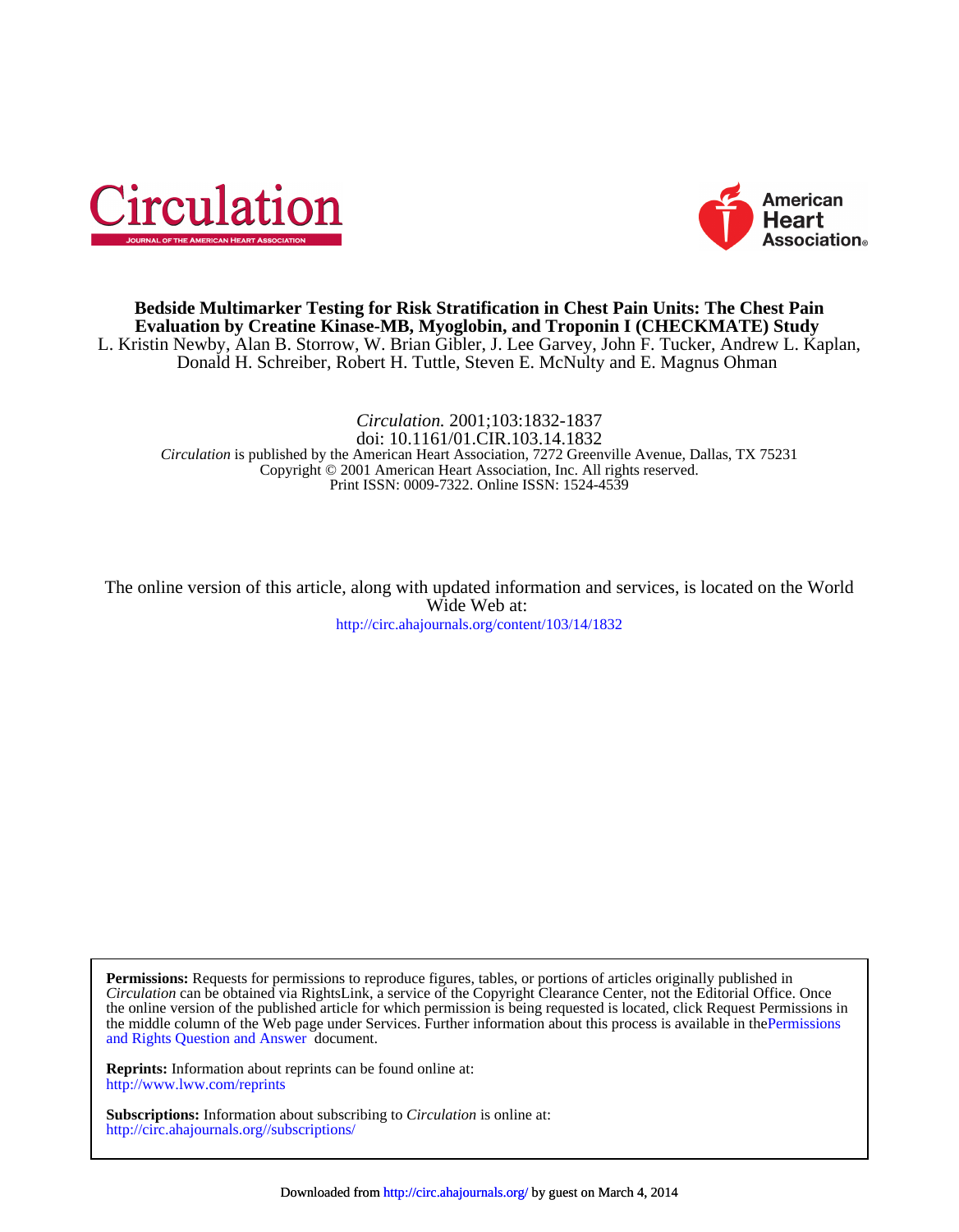# **Bedside Multimarker Testing for Risk Stratification in Chest Pain Units**

**The Chest Pain Evaluation by Creatine Kinase-MB, Myoglobin, and Troponin I (CHECKMATE) Study**

L. Kristin Newby, MD; Alan B. Storrow, MD; W. Brian Gibler, MD; J. Lee Garvey, MD; John F. Tucker, MD; Andrew L. Kaplan, MD; Donald H. Schreiber, MD; Robert H. Tuttle, MSPH; Steven E. McNulty, MS; E. Magnus Ohman, MD

- *Background*—Earlier, rapid evaluation in chest pain units may make patient care more efficient. A multimarker strategy (MMS) testing for several markers of myocardial necrosis with different time-to-positivity profiles also may offer clinical advantages.
- *Methods and Results*—We prospectively compared bedside quantitative multimarker testing versus local laboratory results (LL) in 1005 patients in 6 chest pain units. Myoglobin, creatine kinase-MB, and troponin I were measured at 0, 3, 6, 9 to 12, and 16 to 24 hours after admission. Two MMS were defined: MMS-1 (all 3 markers) and MMS-2 (creatine kinase-MB and troponin I only). The primary assessment was to relate marker status with 30-day death or infarction. More patients were positive by 24 hours with MMS than with LL (MMS-1, 23.9%; MMS-2, 18.8%; LL, 8.8%;  $P=0.001$ , all comparisons), and they became positive sooner with MMS-1 (2.5 hours,  $P=0.023$  versus LL) versus MMS-2 (2.8 hours,  $P=0.026$  versus LL) or LL (3.4 hours). The relation between baseline MMS status and 30-day death or infarction was stronger (MMS-1: positive, 18.8% event rate versus negative, 3.0%,  $P=0.001$ ; MMS-2: 21.9% versus 3.2%,  $P=0.001$ ) than that for LL (13.6% versus 5.5%,  $P=0.038$ ). MMS-1 discriminated 30-day death better (positive, 2.0% versus negative,  $0.0\%$ ,  $P=0.007$ ) than MMS-2 (positive, 1.8% versus negative, 0.2%;  $P=0.055$ ) or LL (positive, 0.0% versus negative,  $0.5\%$ ;  $P=1.000$ ).
- *Conclusions*—Rapid multimarker analysis identifies positive patients earlier and provides better risk stratification for mortality than a local laboratory-based, single-marker approach. **(***Circulation***. 2001;103:1832-1837.)**

**Key Words:** prognosis  $\blacksquare$  risk factors  $\blacksquare$  angina

Each year, more than 5 million patients are seen in emergency departments (ED) for evaluation of symptoms of myocardial ischemia. Initial evaluation, including a history and physical examination and 12-lead ECG, is conclusive in only a minority of patients.1,2 The use of cardiac markers has become standard to further risk-stratify such patients. Often this is done in a chest pain unit (CPU), following protocols for marker testing over 6 to 12 hours.<sup>3</sup> Creatine kinase-MB (CK-MB), cardiac troponin (I [cTnI] or T [cTnT]), and in some cases, myoglobin, are the most commonly measured cardiac markers.

Each marker can risk-stratify patients with chest pain, $4-11$  but their specificities for myocardial injury and release and clearance characteristics differ.12 Furthermore, patients with chest pain

arrive at EDs at various times after symptom onset. Testing for multiple markers of myocardial necrosis, in a manner that emphasizes temporal patterns, could enhance the prompt recognition of high-risk patients and improve risk stratification across a range of patients with chest pain syndromes. This strategy, used at the point of care, making test results more readily available to treating physicians, could improve the efficiency of chest pain management and treatment and triage decisions.

We designed the Chest Pain Evaluation by Creatine Kinase-MB, Myoglobin, and Troponin I (CHECKMATE) study to evaluate the ability of quantitative bedside measurement of combinations of markers with different time-to-positivity characteristics (myoglobin, CK-MB, and cTnI) to risk-stratify patients with chest pain without ST-segment elevation. Our

#### *Circulation* **is available at http://www.circulationaha.org**

Received October 30, 2000; revision received January 5, 2001; accepted January 5, 2001.

From Duke Clinical Research Institute, Durham, NC (L.K.N., A.L.K., R.H.T., S.E.M., E.M.O.); University of Cincinnati, Cincinnati, Ohio (A.B.S., W.B.G.); Carolinas Medical Center, Charlotte, NC (J.L.G.); St Luke's Medical Center, Milwaukee, Wis (J.F.T.); and Stanford University Hospital, Palo Alto, Calif (D.H.S.).

Drs Garvey and Tucker have received consulting honoraria from Dade-Behring, Inc. In addition, Dr Tucker has received previous research support from Dade-Behring, Inc.

Correspondence to L. Kristin Newby, MD, Duke Clinical Research Institute, PO Box 17969, Durham, NC 27715-7969. E-mail newby001@mc.duke.edu

<sup>© 2001</sup> American Heart Association, Inc.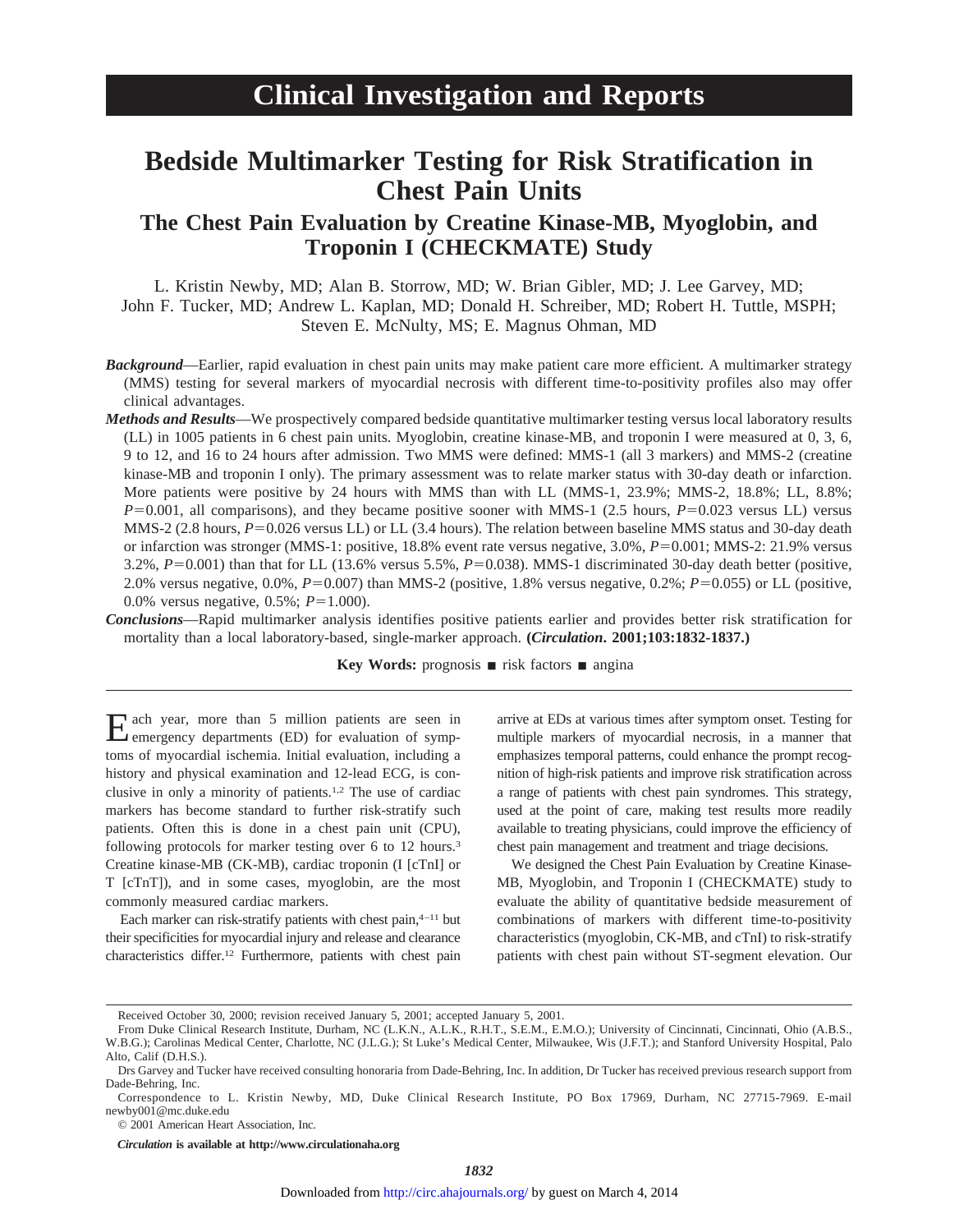primary goals were to evaluate the relation of the results of such multimarker strategies with 30-day clinical outcomes and to examine the effect of bedside multimarker testing on time to detection of positive results.

#### **Methods**

## **Study Population**

We enrolled 1005 patients with possible myocardial ischemia from the ED of 6 US hospitals that also had functional CPUs. Individuals  $\geq$ 18 years old were eligible if they had chest pain or equivalent symptoms thought to represent possible myocardial ischemia. Patients were excluded if the initial ECG showed ST-segment elevation or left bundle-branch block (LBBB) that led to acute reperfusion therapy or its consideration.

The protocol was approved by the institutional review board of each participating hospital, and all patients gave written informed consent to participate. The study was conducted by the Duke Clinical Research Institute, independent of the trial's sponsor.

#### **12-Lead ECG**

All patients underwent standard 12-lead ECG at baseline. The sites followed their usual practices for follow-up ECGs. Tracings were read centrally by reviewers blinded to patient identity, marker status, and other clinical data. Baseline and all additional ECGs were classified as either "normal" (normal or nonspecific ECG changes) or "abnormal" (ST-segment elevation, ST-segment depression, T-wave inversion, or confounding factors [LBBB, paced rhythm, or left ventricular hypertrophy with strain]).

#### **Cardiac Markers**

Blood samples collected in 5-mL lithium-heparin tubes were obtained at enrollment (baseline), 3 hours, and 6 hours for analysis with the Dade-Behring Stratus CS STAT near-patient instrument. Additional samples at 9 to 12 and 16 to 24 hours were collected from patients remaining in the hospital at those times. Blood collection tubes were inserted directly into the instrument for automated testing. Blood also was collected according to the site's usual CPU "rule-out" protocol and analyzed by the hospital's laboratory. All sites performed CK-MB testing, and 4 of the sites also tested for cTnT or cTnI.

The Stratus CS instrument assays 3 serum cardiac markers from 1 blood sample in 15 to 20 minutes: myoglobin, CK-MB, and cTnI. The lower limits of detection are 1 ng/mL for myoglobin, 0.3 ng/mL for CK-MB, and 0.03 ng/mL for cTnI. The upper limits of normal are 105 ng/mL for myoglobin, 4.0 ng/mL for CK-MB, and 0.1 ng/mL for cTnI. A multimarker strategy (MMS) was considered positive if the level of any marker in the strategy was above the upper limit of normal. Two MMS were prospectively defined: MMS-1 (all 3 markers) and MMS-2 (CK-MB and cTnI).

A single-marker local laboratory strategy (LL) was defined by the site-laboratory result for CK-MB because it was available at all sites and considered the primary marker necessary to diagnose myocardial infarction (MI). If CK-MB data were unavailable, the cTnT or cTnI result, if available, was used for the LL status. LL results were considered positive if above the upper limit of normal for the assay at that site. Total CK was used for LL status in 31 patients who lacked other markers, with a level twice the upper limit of normal considered positive. Sites recorded assay reference ranges on the data collection form for all assays used.

### **Statistical Methods**

The primary assessment was the relation between MMS status (positive or negative) and the composite rate of death or MI at 30 days. This relation was explored for baseline and overall MMS status from serial testing. Important secondary assessments included time from ED arrival to positive status, and the relations between MMS status and the rates of death, MI, revascularization, and their composite at 30 days. MI was defined as an elevation in CK-MB to



Overlap of myoglobin, CK-MB, and troponin I positivity during sampling.

above the local upper limit of normal after enrollment, the development of new, significant Q waves in  $\geq 2$  leads, or if the investigator specified MI during follow-up on the data collection form. Descriptive data and clinical outcomes were summarized as medians with 25th and 75th percentiles or as percentages. Tests for significance between groups were 2-tailed and used the  $x^2$  test. A value of  $P$ <0.05 defined statistical significance. To compare time to positivity in patients positive by both LL and either MMS-1 or MMS-2, we used paired *t* testing with a significance level of  $P \le 0.05$ .

To determine the best predictors of 30-day death or MI, we performed stepwise multivariable logistic regression modeling by using selected clinical and ECG variables with MMS status. Variables were selected on the basis of our previous work and by using the strength of univariable associations in the current study; they were retained in the models at a value of *P*<0.05. Models were validated by bootstrap techniques. Concordance (C)-index values describe the robustness of the models.

## **Results**

The median time from symptom onset to ED arrival was 3.3 (1.3, 9.5) hours for the 1005 enrolled patients. Data for marker and 30-day mortality status were available for 968 patients for LL testing (96%), 953 for MMS-1 (95%), and 955 for MMS-2 (95%). Patients who were lost to follow-up were younger, more often men and smokers, and less often diabetic.

Both MMS strategies identified more positive patients than did LL testing. At baseline, 18.9% of patients were positive by MMS-1, 14.3% by MMS-2, and 5.2% by LL  $(P=0.001,$ all comparisons). By serial testing, 23.9% of patients were positive by MMS-1, 18.8% by MMS-2, and 8.8% by LL  $(P=0.001,$  all comparisons). When we considered the results

|  | <b>TABLE 1. Chest Pain Duration by Baseline Marker Status</b> |  |  |  |  |
|--|---------------------------------------------------------------|--|--|--|--|
|--|---------------------------------------------------------------|--|--|--|--|

|                 | Symptom Onset to<br>Baseline Sample, h |  |
|-----------------|----------------------------------------|--|
| Myoglobin       |                                        |  |
| Positive        | 4.4(1.9, 12.5)                         |  |
| Negative        | 5.5(2.5, 11.0)                         |  |
| CK-MB           |                                        |  |
| Positive        | 5.6(2.9, 11.1)                         |  |
| <b>Negative</b> | 5.4(2.4, 11.6)                         |  |
| Troponin I      |                                        |  |
| Positive        | 6.4(3.0, 14.3)                         |  |
| <b>Negative</b> | 5.3(2.4, 11.0)                         |  |

Data are median (25th, 75th percentiles).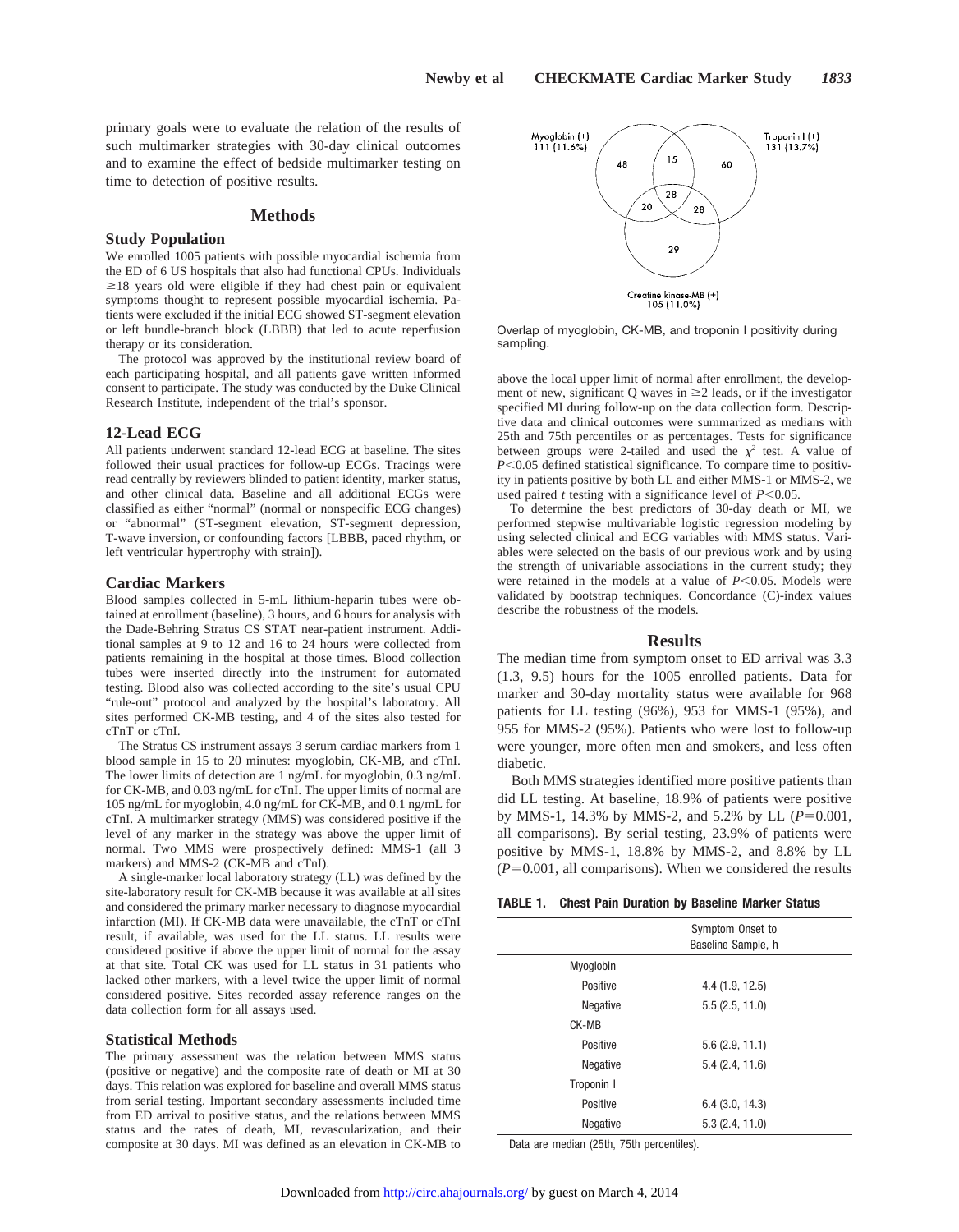## *1834 Circulation* **April 10, 2001**

## **TABLE 2. Baseline Characteristics**

|                                                                                                                                                                                                                                                                                                                                                                                                                                                                         | MMS-1                 |                       |                       | $MMS-2$               | LL Single Marker     |                       |
|-------------------------------------------------------------------------------------------------------------------------------------------------------------------------------------------------------------------------------------------------------------------------------------------------------------------------------------------------------------------------------------------------------------------------------------------------------------------------|-----------------------|-----------------------|-----------------------|-----------------------|----------------------|-----------------------|
|                                                                                                                                                                                                                                                                                                                                                                                                                                                                         | Positive<br>$(n=149)$ | Negative<br>$(n=641)$ | Positive<br>$(n=114)$ | Negative<br>$(n=684)$ | Positive<br>$(n=44)$ | Negative<br>$(n=807)$ |
| Age, y                                                                                                                                                                                                                                                                                                                                                                                                                                                                  | 57 (46, 70)           | 50 (43, 63)           | 56 (46, 70)           | 51 (43, 64)           | 52 (46, 66)          | 51 (43, 64)           |
| Female, %                                                                                                                                                                                                                                                                                                                                                                                                                                                               | 36.9                  | 53.7                  | 34.2                  | 52.9                  | 34.1                 | 51.2                  |
| Race, %                                                                                                                                                                                                                                                                                                                                                                                                                                                                 |                       |                       |                       |                       |                      |                       |
| White                                                                                                                                                                                                                                                                                                                                                                                                                                                                   | 47.4                  | 58.1                  | 52.5                  | 56.8                  | 48.7                 | 55.4                  |
| <b>Black</b>                                                                                                                                                                                                                                                                                                                                                                                                                                                            | 48.9                  | 38.4                  | 43.6                  | 39.8                  | 58.7                 | 41.1                  |
| Prior angina, %                                                                                                                                                                                                                                                                                                                                                                                                                                                         | 40.7                  | 31.7                  | 41.8                  | 32.3                  | 27.3                 | 33.5                  |
| Prior infarction, %                                                                                                                                                                                                                                                                                                                                                                                                                                                     | 20.1                  | 12.2                  | 20.2                  | 12.6                  | 20.5                 | 13.4                  |
| Prior percutaneous intervention, %                                                                                                                                                                                                                                                                                                                                                                                                                                      | 16.8                  | 12.8                  | 14.0                  | 13.6                  | 13.6                 | 14.4                  |
| Prior bypass surgery, %                                                                                                                                                                                                                                                                                                                                                                                                                                                 | 12.8                  | 6.1                   | 10.5                  | 6.7                   | 11.4                 | 6.9                   |
| Diabetes, %                                                                                                                                                                                                                                                                                                                                                                                                                                                             | 32.0                  | 18.2                  | 27.4                  | 19.3                  | 27.9                 | 19.9                  |
| Hypertension, %                                                                                                                                                                                                                                                                                                                                                                                                                                                         | 68.2                  | 49.8                  | 62.3                  | 51.1                  | 60.5                 | 53.4                  |
| Cigarette smoking, %                                                                                                                                                                                                                                                                                                                                                                                                                                                    |                       |                       |                       |                       |                      |                       |
| Current                                                                                                                                                                                                                                                                                                                                                                                                                                                                 | 42.3                  | 38.0                  | 44.4                  | 37.7                  | 46.5                 | 37.9                  |
| Past                                                                                                                                                                                                                                                                                                                                                                                                                                                                    | 26.8                  | 25.0                  | 26.9                  | 25.1                  | 25.6                 | 25.6                  |
| Hypercholesterolemia, %                                                                                                                                                                                                                                                                                                                                                                                                                                                 | 25.9                  | 28.2                  | 26.4                  | 28.0                  | 30.2                 | 27.4                  |
| Family history, coronary disease, %                                                                                                                                                                                                                                                                                                                                                                                                                                     | 42.6                  | 52.3                  | 44.4                  | 51.5                  | 50.0                 | 50.5                  |
| Heart failure, %                                                                                                                                                                                                                                                                                                                                                                                                                                                        | 20.8                  | 8.6                   | 15.8                  | 9.8                   | 9.1                  | 10.9                  |
| Chronic renal insufficiency, %                                                                                                                                                                                                                                                                                                                                                                                                                                          | 17.5                  | 1.9                   | 8.8                   | 4.4                   | 13.6                 | 5.0                   |
| Systolic blood pressure, mm Hg                                                                                                                                                                                                                                                                                                                                                                                                                                          | 146 (128, 163)        | 138 (120, 154)        | 143 (128, 160)        | 138 (120, 154)        | 140 (127, 160)       | 139 (121, 155)        |
| Heart rate, bpm                                                                                                                                                                                                                                                                                                                                                                                                                                                         | 84 (72, 98)           | 78 (69, 90)           | 84 (72, 98)           | 79 (69, 90)           | 85 (72, 100)         | 80 (70, 92)           |
| Killip class, %                                                                                                                                                                                                                                                                                                                                                                                                                                                         |                       |                       |                       |                       |                      |                       |
|                                                                                                                                                                                                                                                                                                                                                                                                                                                                         | 88.3                  | 97.3                  | 89.2                  | 96.9                  | 85.7                 | 96.0                  |
| $\mathop{  }% \text{log}(p_{\theta}^{*})\mathop{  }% \text{log}(p_{\theta}^{*})\mathop{  }% \text{log}(p_{\theta}^{*})\mathop{  }% \text{log}(p_{\theta}^{*})\mathop{  }% \text{log}(p_{\theta}^{*})\mathop{  }% \text{log}(p_{\theta}^{*})\mathop{  }% \text{log}(p_{\theta}^{*})\mathop{  }% \text{log}(p_{\theta}^{*})\mathop{  }% \text{log}(p_{\theta}^{*})\mathop{  }% \text{log}(p_{\theta}^{*})\mathop{  }% \text{log}(p_{\theta}^{*})\mathop{  }% \text{log}($ | 10.3                  | 2.7                   | 9.9                   | 3.0                   | 14.3                 | 3.8                   |
| III or IV                                                                                                                                                                                                                                                                                                                                                                                                                                                               | 1.4                   | 0.0                   | 0.9                   | 0.2                   | $\mathbf{0}$         | 0.3                   |
| Baseline ECG category, %                                                                                                                                                                                                                                                                                                                                                                                                                                                |                       |                       |                       |                       |                      |                       |
| ST-segment elevation                                                                                                                                                                                                                                                                                                                                                                                                                                                    | 12.4                  | 10.5                  | 13.4                  | 10.6                  | 19.1                 | 12.3                  |
| ST-segment depression                                                                                                                                                                                                                                                                                                                                                                                                                                                   | 7.6                   | 4.9                   | 8.9                   | 4.7                   | 9.5                  | 4.8                   |
| T-wave inversion                                                                                                                                                                                                                                                                                                                                                                                                                                                        | 13.1                  | 9.2                   | 11.6                  | 9.6                   | 16.7                 | 9.5                   |
| Normal/nonspecific changes                                                                                                                                                                                                                                                                                                                                                                                                                                              | 41.4                  | 65.8                  | 42.9                  | 64.3                  | 35.7                 | 62.3                  |
| Confounders*                                                                                                                                                                                                                                                                                                                                                                                                                                                            | 25.5                  | 9.7                   | 23.2                  | 10.8                  | 19.1                 | 12.3                  |

Data are median (25th, 75th percentiles) or percent.

\*LBBB, left ventricular hypertrophy, or paced rhythm.

of LL testing for either marker available at sites where more than 1 assay was run, 11.1% of patients were positive on serial testing, still significantly lower than by MMS testing.

The Figure shows the relations of positivity among the individual markers during serial testing of MMS-1. Only 40% of patients were identified as positive by more than 1 marker. The greatest redundancy was for CK-MB with 1 of the other 2 markers. Individually, cTnI (26%) and myoglobin (21%) detected more patients who were not detected as positive by any other marker.

The median times to positivity were similar with MMS-1 (2.5 hours) and MMS-2 (2.8 hours), and both were shorter than with LL testing  $(3.4 \text{ hours}; P=0.0001 \text{ versus MMS-1})$ and MMS-2). Comparing only patients who were positive by both LL and MMS-1 or MMS-2, time to positivity was significantly shorter for MMS  $(P=0.023$  for LL versus MMS-1;  $P=0.026$  versus MMS-2). Patients who were

myoglobin-positive at baseline had shorter symptom duration than those positive by either CK-MB or cTnI (Table 1).

For all testing strategies, patients who were positive were older, more often men, and were more likely to have diabetes, hypertension, prior anginal symptoms or MI, congestive heart failure, and chronic renal insufficiency (Table 2). Patients who were marker-positive also had ST-segment depression, ECG confounders, or T-wave inversion more often.

There was a strong relation between baseline MMS status and the rate of death or MI at 30 days (Table 3). For MMS-1, the rate was 18.8% among positive patients versus 3.0% among negative patients  $(P=0.001)$ . Although slightly fewer patients were positive by MMS-2, the relation of its status to 30-day death or MI was similar (positive, 21.9% versus negative,  $3.2\%$ ;  $P=0.001$ ). MMS status also predicted the individual end points of death and MI and the composite of death, MI, and revascularization. MMS-1 was a better dis-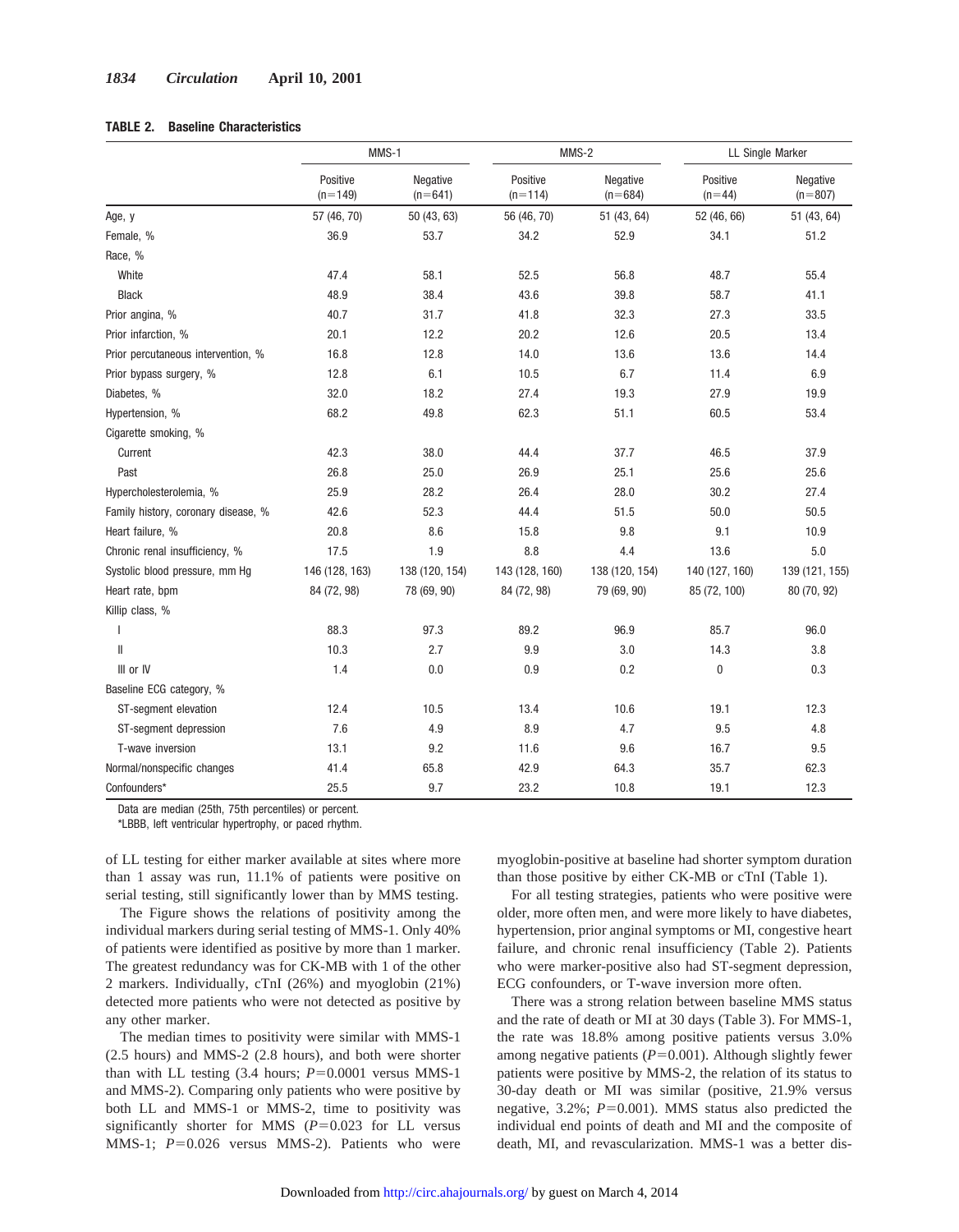|                                    | MMS-1                 |                       |       | MMS-2                 |                              |                | LL Single Marker     |                       |         |
|------------------------------------|-----------------------|-----------------------|-------|-----------------------|------------------------------|----------------|----------------------|-----------------------|---------|
|                                    | Positive<br>$(n=149)$ | Negative<br>$(n=641)$ | P     | Positive<br>$(n=114)$ | <b>Negative</b><br>$(n=684)$ | $\overline{P}$ | Positive<br>$(n=44)$ | Negative<br>$(n=807)$ | P       |
| <b>Baseline testing</b>            |                       |                       |       |                       |                              |                |                      |                       |         |
| Death, $n$ $(\%)$                  | 3(2.0)                | 0                     | 0.007 | 2(1.8)                | 1(0.2)                       | 0.055          | $\mathbf 0$          | 4(0.5)                | 1.000   |
| MI, %                              | 17.5                  | 3.0                   | 0.001 | 21.1                  | 3.1                          | 0.001          | 13.6                 | 5.1                   | 0.029   |
| Revascularization, %               | 14.8                  | 5.7                   | 0.001 | 18.4                  | 5.5                          | 0.001          | 25.0                 | 7.3                   | < 0.001 |
| Death or MI, %                     | 18.8                  | 3.0                   | 0.001 | 21.9                  | 3.2                          | 0.001          | 13.6                 | 5.5                   | 0.038   |
| Death, MI, or revascularization, % | 27.5                  | 7.3                   | 0.001 | 33.3                  | 7.3                          | 0.001          | 36.4                 | 10.3                  | 0.001   |
| Serial testing                     | $(n=228)$             | $(n=725)$             |       | $(n=180)$             | $(n=775)$                    |                | $(n=85)$             | $(n=883)$             |         |
| Death, $n$ $(\%)$                  | 3(1.3)                | 1(0.1)                | 0.045 | 2(1.1)                | 2(0.3)                       | 0.163          | 1(1.2)               | 3(0.3)                | 0.308   |
| MI, %                              | 18.0                  | 1.7                   | 0.001 | 20.0                  | 2.2                          | 0.001          | 55.3                 | 0.9                   | 0.001   |
| Revascularization, %               | 14.5                  | 4.9                   | 0.001 | 17.8                  | 4.7                          | 0.001          | 32.1                 | 5.1                   | 0.001   |
| Death or MI, %                     | 18.9                  | 1.8                   | 0.001 | 20.6                  | 2.5                          | 0.001          | 55.3                 | 1.3                   | 0.001   |
| Death, MI, or revascularization, % | 27.6                  | 5.8                   | 0.001 | 31.1                  | 6.3                          | 0.001          | 67.1                 | 5.9                   | 0.001   |

## **TABLE 3. 30-Day Outcomes**

criminator for 30-day mortality (2.0% among positive versus 0.0% among negative patients;  $P=0.007$ ) than either MMS-2 (positive,  $1.8\%$  versus negative,  $0.2\%$ ;  $P=0.055$ ) or LL (positive,  $0.0\%$  versus negative,  $0.5\%$ ;  $P=1.000$ ) results. Results were similar with serial testing.

At baseline, MMS status (MMS-1 or MMS-2) was the strongest independent predictor of death or MI at 30 days in multivariable analyses (Table 4). Prior MI, female sex, and abnormal ECG changes also were significant independent baseline predictors in both models. The overall C-index values of both models (0.804 for MMS-1 and 0.823 for MMS-2) were .0.8, indicating good ability to predict the outcomes of interest. Variables entering the models were similar when MMS status on serial testing was considered, and the models were somewhat stronger (C-index 0.848 for MMS-1 and 0.839 for MMS-2) than those developed with baseline MMS results.

|                         | Wald $\chi^2$ | P      | Odds Ratio (95% CI) | Model $\chi^{2*}$ | C-Index |
|-------------------------|---------------|--------|---------------------|-------------------|---------|
| Baseline testing models |               |        |                     |                   |         |
| MMS-1                   |               |        |                     | 62.2              | 0.804   |
| MMS-1 status            | 25.1          | 0.0001 | $5.4(2.8 - 10.40)$  |                   |         |
| Prior infarction        | 7.6           | 0.0060 | $2.7(1.3 - 5.5)$    |                   |         |
| Female sex              | 6.6           | 0.0104 | $0.38(0.18 - 0.80)$ |                   |         |
| Abnormal ECG            | 4.2           | 0.0396 | $2.0(1.0-4.0)$      |                   |         |
| $MMS-2$                 |               |        |                     | 69.9              | 0.823   |
| MMS-2 status            | 27.6          | 0.0001 | $5.9(3.0-11.4)$     |                   |         |
| Prior infarction        | 8.6           | 0.0033 | $2.9(1.4 - 6.0)$    |                   |         |
| Female sex              | 8.7           | 0.0032 | $0.31(0.14 - 0.68)$ |                   |         |
| <b>Diabetes</b>         | 5.0           | 0.0247 | $2.3(1.1-4.9)$      |                   |         |
| Abnormal ECG            | 4.0           | 0.0446 | $2.0(1.0-4.0)$      |                   |         |
| Serial testing models   |               |        |                     |                   |         |
| MMS-1                   |               |        |                     | 87.4              | 0.848   |
| MMS-1 status            | 42.3          | 0.0001 | $9.6(4.9 - 19.0)$   |                   |         |
| Female sex              | 5.6           | 0.0177 | $0.45(0.23 - 0.87)$ |                   |         |
| Prior anginal pain      | 5.0           | 0.0257 | $2.0(1.1 - 3.7)$    |                   |         |
| Abnormal ECG            | 4.5           | 0.0345 | $2.0(1.1-3.7)$      |                   |         |
| MMS-2                   |               |        |                     | 80.5              | 0.839   |
| MMS-2 status            | 42.6          | 0.0001 | $7.8(4.2 - 14.4)$   |                   |         |
| Female sex              | 6.8           | 0.0090 | $0.41(0.21 - 0.80)$ |                   |         |
| Prior anginal pain      | 6.5           | 0.0110 | $2.2(1.2 - 4.0)$    |                   |         |
| Abnormal ECG            | 5.9           | 0.0152 | $2.2(1.2 - 4.1)$    |                   |         |

**TABLE 4. Predictors of Death or Myocardial Infarction at 30 Days**

\*Log-likelihood.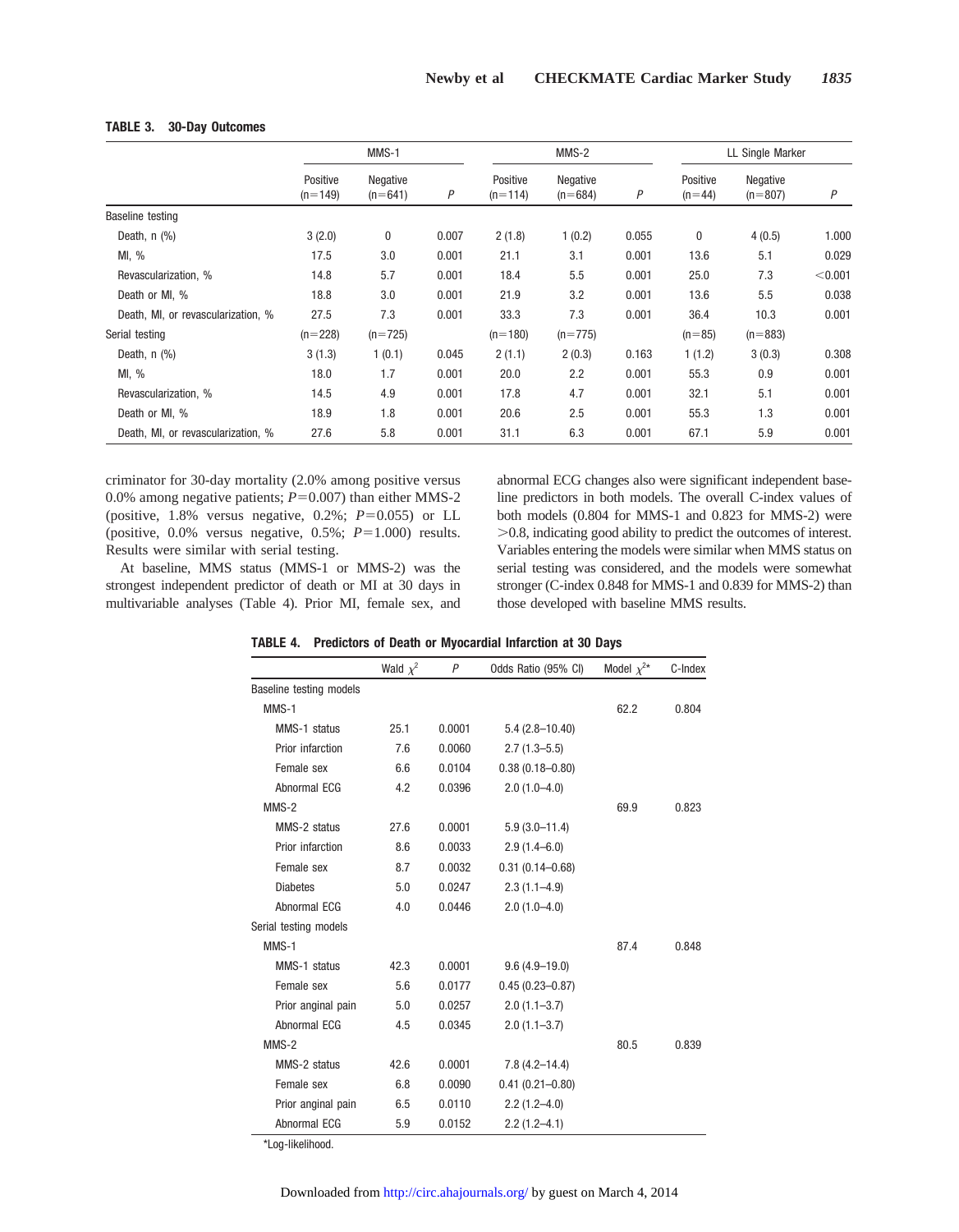## **Discussion**

The use of bedside quantitative multimarker strategies for cardiac marker testing in CPUs identified significantly more marker-positive patients (and earlier) than did laboratorybased single-marker testing. All testing strategies discriminated risk for a composite 30-day end point of death or MI, but only MMS identified cohorts with increased mortality risk at 30 days. Significantly more patients were identified as high risk when myoglobin was incorporated into the MMS versus a strategy including only CK-MB and cTnI or singlemarker LL testing. At baseline, only this multimarker strategy identified all patients at risk for 30-day mortality. Time to detection of positive patients also was significantly shorter with bedside MMS strategies than with LL single-marker strategies and shortest when myoglobin was included in the strategy.

Cardiac troponins have been shown to be useful for identifying patients at short-term risk for death and nonfatal cardiac complications in acute MI, acute coronary syndromes, and general ED chest pain populations.9,13–15 Further, troponin status has correlated with the severity of coronary disease in lower-risk CPU populations and with long-term mortality in these patients.10,11 In these studies, troponin testing has been additive to ECG data and superior to CK-MB results. Myoglobin has excellent sensitivity and negative predictive value in acute chest pain evaluation,4,5,16 but its use in risk stratification has been limited somewhat by its lack of cardiac specificity.

In addition to differences in sensitivity, specificity, and risk prediction, the interplay between symptom duration before ED presentation, timing of testing, and unique release and clearance kinetics of each marker affects whether a marker will be positive at a given time.<sup>12,17</sup> Serial testing of cardiac markers has been shown to be important for "rule-out" strategies for myocardial necrosis (with myoglobin, CK-MB, or troponins) and for risk stratification (with troponins).5,9,18,19 A strategy combining markers with different times to positivity and sensitivity/specificity profiles therefore may be advantageous for evaluating patients with chest pain, allowing us to extend the concept of and rationale for serial testing to testing at a single point in time. In small studies, serial testing of combinations of myoglobin with CK-MB or TnT has shown improved diagnostic sensitivity and specificity for MI.9,20,21

This study tested prospectively whether measuring combinations of markers at baseline or serially could improve short-term risk stratification in low- to moderate-risk patients evaluated in CPUs. We have made the first observation that bedside quantitative testing for a combination of markers at 1 time point can risk-stratify such patients for short-term adverse cardiac events, including death. MMS strategies provided advantages in diagnosis and risk stratification over single-marker LL testing both at baseline and with serial testing, and high-risk patients were identified earlier. In addition to allowing earlier triage decisions, the MMS may provide an immediate advantage for treatment decisions in this diverse population.

Either MMS identified significantly more patients as positive than did the LL strategies. Importantly, this also translated into more effective discrimination of patients at high risk for short-term adverse cardiac outcomes, including death. In multivariable modeling that included baseline clinical characteristics and ECG patterns, MMS status was the most important predictor of death or MI at 30 days.

Consistent with the rationale for MMS, the use of serial MMS testing increased the number of positive patients detected by this strategy only modestly and had only a small effect on the strength of the predictive models compared with baseline testing. As expected, serial testing nearly doubled the number of positive patients detected by single-marker LL testing. Despite this increase in yield of positive patients, however, single-marker LL testing remained unable to discriminate patients at risk for 30-day mortality.

The MMS of cTnI with CK-MB provided a substantial advantage over single-marker LL testing in identifying positive patients and in determining 30-day cardiac risk. Adding myoglobin to MMS identified 35 additional patients as positive and 1 additional patient at risk for 30-day death. It did not significantly improve risk stratification for other adverse cardiac outcomes. Two observations support consideration of a 3-marker strategy that includes myoglobin. First, positive patients were identified slightly earlier with 3 rather than 2 markers (2.5 versus 2.8 hours). Second, as expected, patients who were myoglobin-positive at baseline were seen earlier after symptom onset (median, 4.4 hours) than were patients who were cTnI- or CK-MB-positive (median, 6.4 and 5.6 hours, respectively). These findings could translate into earlier triage or treatment. Either MMS strategy detected positive results significantly earlier than LL strategies (median, 3.4 hours).

This study has several strengths. First, it was conducted at the bedside, in real time, at multiple CPUs. It was designed to compare the ability of standardized, near-patient strategies versus usual local practices for marker testing to predict adverse outcomes. It therefore did not depend on or mandate which markers were tested or specific LL assay parameters. This design probably enhances the generalizability of our findings to clinical practice. Second, all testing strategies were carried out concurrently in all study patients, eliminating any potential imbalances in patient characteristics or outcome determinations. Third, management decisions were at the discretion of the treating physicians and were based on routine LL testing, so that knowledge of MMS results themselves would not influence treatment use or outcome.

Our study had a maximum of 5% of patients lost to follow-up or with incomplete marker data. This cohort had higher-risk clinical features, which may have reduced our ability to predict risk, particularly for death. Further, our definition of MI relied on LL CK-MB results. Therefore, particularly in the analysis of serial testing, some confounding of outcome MI with LL positivity is possible. To minimize this for the baseline testing analysis, we required a negative baseline CK-MB for an event to be considered an end point MI. Death and revascularization are not likely to be so affected. For revascularization, however, one should take into account that results of LL testing were available to treating physicians, whereas multimarker testing results were not. Finally, because investigators were instructed to base all